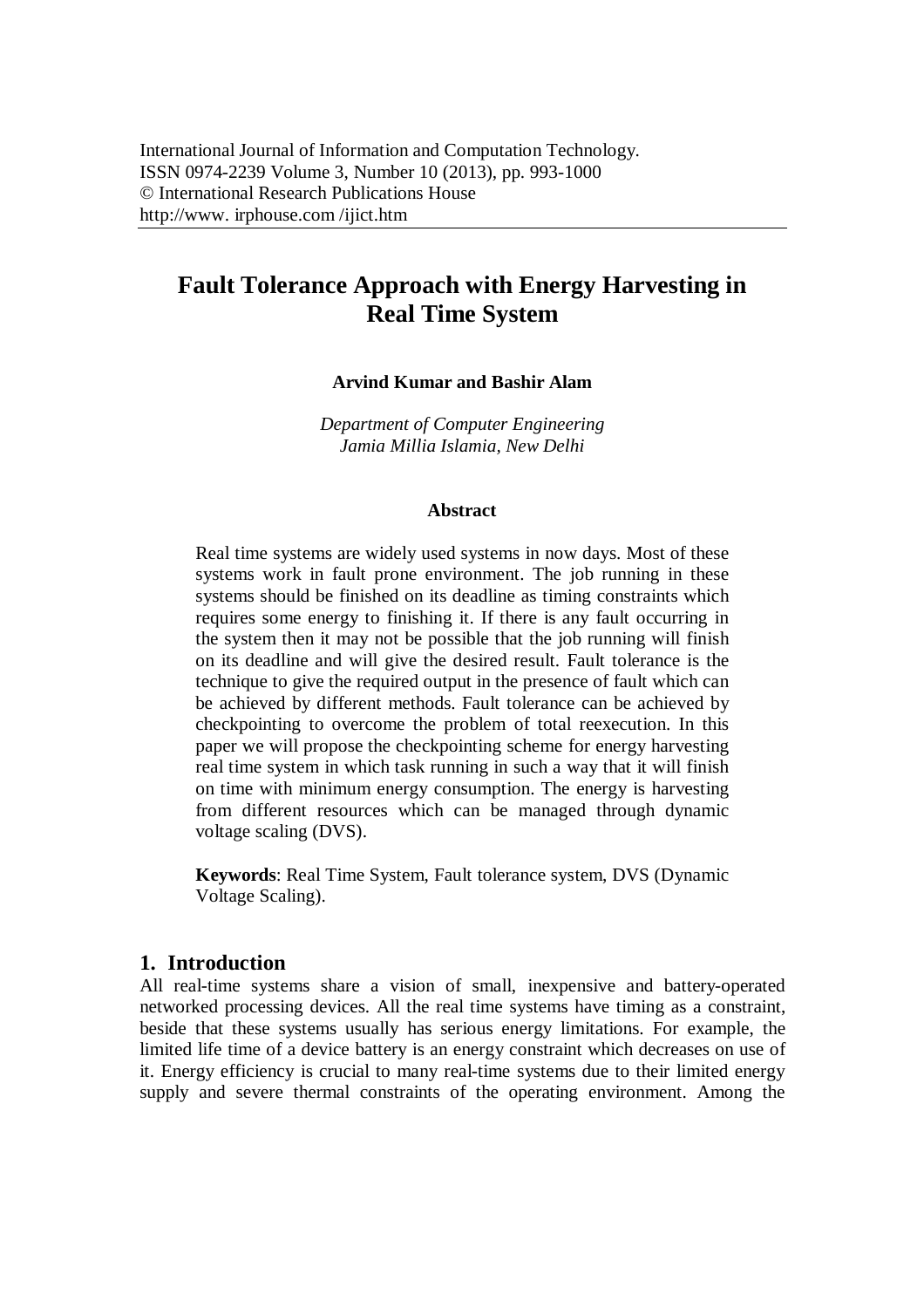power-management techniques proposed to tackle these challenges, Dynamic Voltage and Scaling (DVS) has emerged as the most popular and widely deployed scheme to manage stored energy as well as harvested energy [1][2]. Energy can be harvest from different resources and it is used when stored energy is not efficient for operating the resources. To increase the battery life-time of such devices, energy harvesting techniques are used. Such techniques can help to relax the energy constraints dictated by the initial limitations of the battery capacity. The energy is being harvest on the time when the battery is working and decreasing its capacity and it can be managed by DVS. Many real-time systems work in harsh and failure prone environments, they suffer from possible security attacks as well as some other kind of damages which can cause failure in the system. Such problems can have negative effect on the real-time service availability by causing the service deadline to be missed. Due to any attack or damage, missing the deadline causes a system failure. To avoid such inconveniences and due to the fact that total reexecution of the affected services is not applicable in many real-time services with relatively short deadlines, we can use of checkpointing methods. Using checkpoints, total reexecution is replaced with partial rollback and recovery [3]. DVS techniques used for power management without considering fault tolerance is explained in [4]-[7]. Checkpoint placement strategies for fault tolerance without power management were described [8], [9]. Recently, attempts have been made to combine fault tolerance with power management [10], [11].

In this paper, we use a task's initial slack to tolerate one transient fault that may occur during the task life-time in an energy harvesting real-time system. We use of time redundancy to tolerate such faults and more specifically checkpointing to avoid total task rollback for the sake of the task's time constraints. Checkpointing is basically used for rollback from previous checkpoint where acceptance test is applied. In this regards, according to some information, the optimal number of checkpoints and their best placing are determined. Number of checkpoints is optimal due to timing constraint as deadline. Such information includes the remaining slack, the current status of the energy storage, and the predicted harvesting energy before the task's deadline.

We have proposed offline and online method, in offline method the initial slack as well as the predicted harvesting energy is used to statically determine the optimal number of checkpoints and the respective processor speed to optimize the energy usage of the system. In this regards, the checkpoints are placed uniformly during the task's life-time. However, due to the unpredictability of energy harvesting methods, it may be required to adapt the number and places of checkpoints as the task advances. Therefore, we have also proposed an online method that dynamically adjusts the number of checkpoints, their placement, and the respective processor speed (using DVS). As the task progresses, this method recalculates the above parameters if the harvested energy deviates from the expected energy. Thus, the checkpoints are placed non-uniformly if this latter method is applied to the system.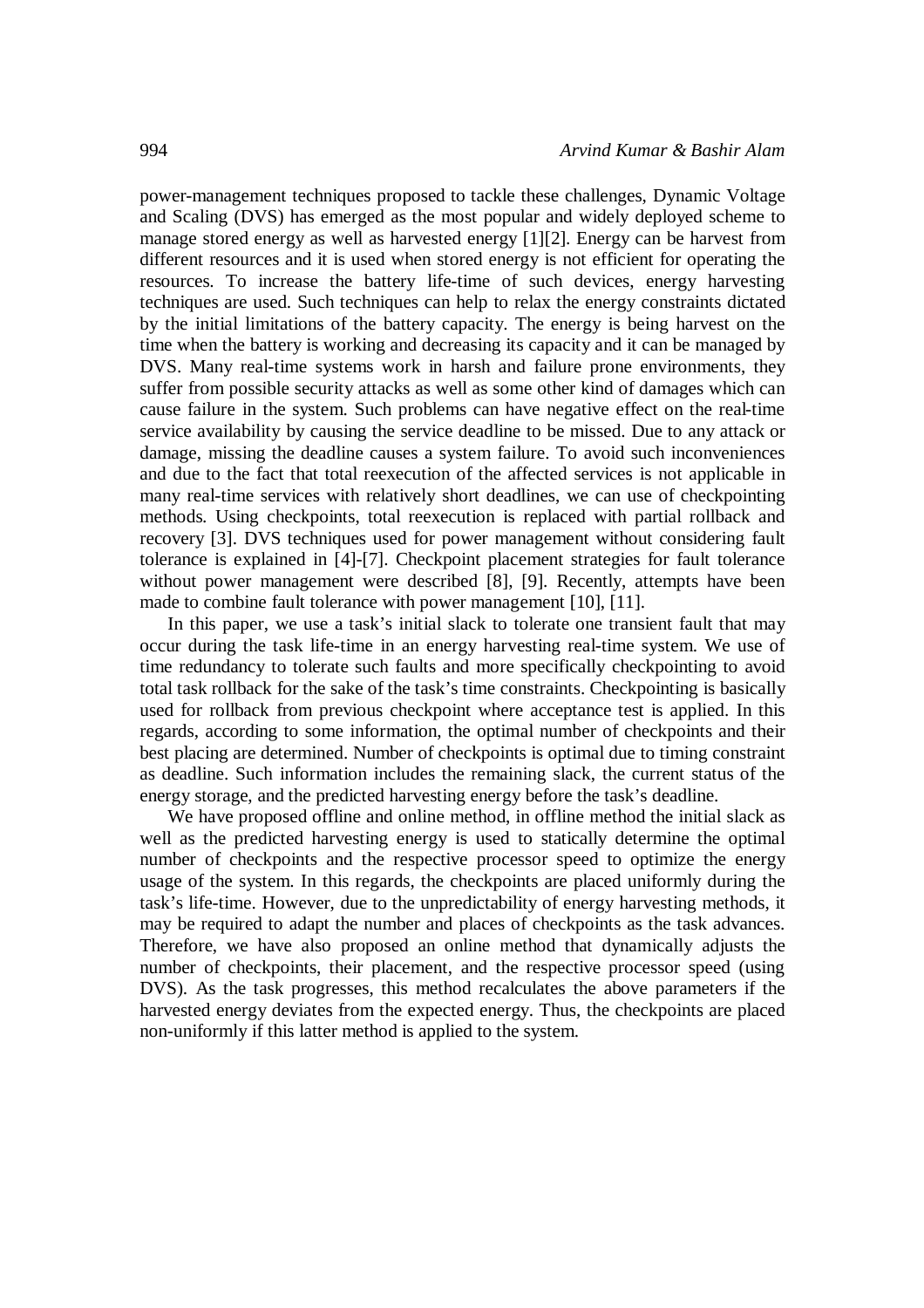#### **2. Harvesting and Stored Energy**

The system includes energy harvesting and storage modules. Let  $P_h$  (t) denote the power generated by the energy source module at time instant t, and  $E<sub>h</sub>$  (t1, t2) denote the harvested energy during time interval [t1, t2], the harvested energy fed into energy storage module can be calculated as

t2  $E_h$  (t1, t2) =  $\int P_h(t) dt$ .

The power of the energy source is variable at different times. Therefore, it is needed to have curves that bound the energy source power. This has lower bound  $E<sup>L</sup>$ (t2-t1) and upper bound  $E<sup>U</sup>$  (t2-t1) respectively then we can say

$$
E^{L} (t2-t1) \leq E_h (t1, t2) \leq E^{U} (t2-t1)
$$

The system has energy storage with stored energy Ec(t) and maximum capacity C. A task can drain power  $P_d$  (t) and respective energy  $E_d$  (t1, t2) from the energy storage. We can say drain energy will be as

 $E_d$  (t1, t2)  $\le$   $Ec(t) + E_h$  (t1, t2)

The later inequality indicates that a processing element has to stop the execution of a task when the available energy is not enough to finish the task execution. The energy harvesting model can be explained as



**Figure 1**: Harvesting and stored energy.

### **3. Task Model**

In real-time system, a task can be characterized as a T(*D*, *C*), where *D* is deadline and *C* is worst case execution time at maximum CPU speed. Here we will only consider one task in the task set, and start time of the task can be considered at 0 and *D* can be assumed as the time interval that task can be executed. For the sake of simplicity, the maximum speed  $S_{\text{max}}$  of the CPU assumed to be 1. So, it is needed to normalize the units of C i.e. if the maximum CPU speed is *S*, then *C* can be expressed in units of S cycles.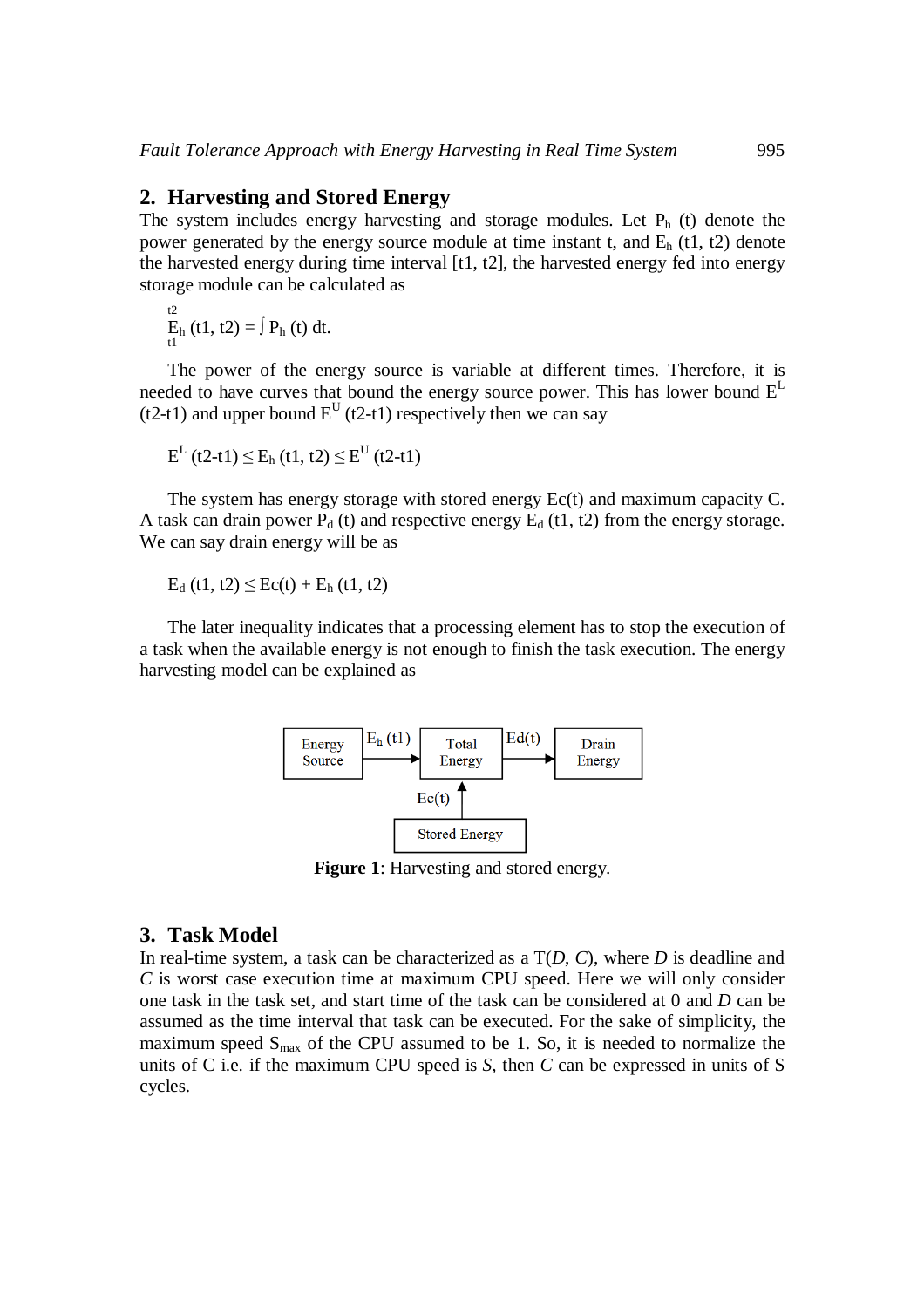# **4. Processor Model**

There are two term in processing a task, busy time and ideal time. If a processing element executes tasks at a certain period of time, the period of time is the busy time of the processing element. During the period of time, the processing element is also called busy or being used. If a processing element is idle or does not execute tasks in a certain period of time, the period of time is called the idle time of the processing element.

Here we are considering only single task is running on uniprocessor.

### **5. Fault and Recovery Model**

In any real time system fault can be of three types, transient, intermittent, and permanent. We assume that at most one specific transient fault, such as any security attacks or environmental noises, may occur during a task's life-time, between its release time and deadline. Such faults can be tolerated by total re-execution of the damaged portion of the task, by time-redundancy technique for fault tolerance. However, since the task is real-time, we should avoid of complete task rollback. Therefore, we use of checkpointing techniques [9]. Within a checkpoint, a consistent state of the system is saved onto a stable storage. Moreover, before saving the task state at the instant of checkpointing, an acceptance test is run to discover the possible occurrence of transient faults. Therefore, if a fault occurs, its detection is postponed until the next checkpointing interval. If a fault occurrence is detected, rollback to the last checkpoint is done and the task's remaining portion is executed by the maximum processor speed. In this regards, the target is to avoid the service unavailability by preventing the deadline of a task to be missed. It is necessary to choose the number of checkpoints such that checkpointing and energy management overhead together be less than or equal to the available slack.



**Figure 2**: Execution of task with n check point with speed S and recovery part with speed 1.

## **6. Optimal Checkpointing**

Now the main goal is to find optimal number of checkpoint placed to efficiently use the energy by scaling the processor speed up or down while tolerating at most one fault without missing deadline.

The work in [11] proposed a solution to finding the optimal number of checkpoints, n, to conserving energy and tolerating one fault without considering the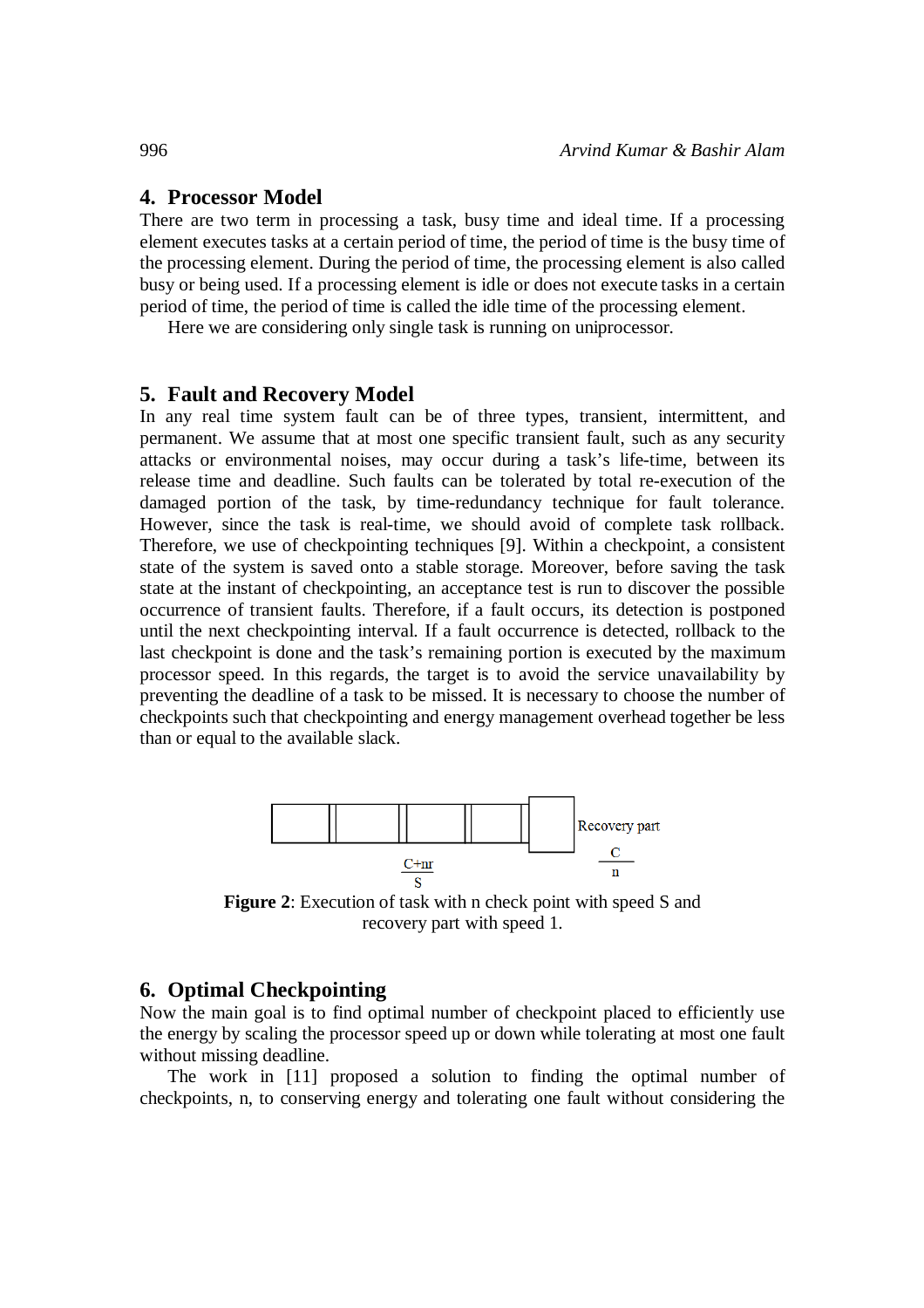likely energy that may be used in recovery part. That paper derived the value of n which minimizes energy by differentiating energy equation with respect to n and equating the result to zero. We calculate optimal checkpoint placement without considering available energy unpredictability. This unpredictability in future incoming energy may causes that in some time interval the system will be run out of energy and can't execute the task with optimal speed. If this condition results in a deadline miss, all the energy consumed so far to execute some part of task would be wasted. Therefore, our focus is managing the available energy under two checkpointing method so that least amount of energy would be wasted.

## **7. Off line Checkpointing**

Under offline checkpointing Method the optimal number of checkpoints is calculated only once at the beginning of the task and it won't change until end of task execution. Therefore, if in each checkpointing interval system is run out of energy, task execution will be terminated and all the energy used so far will be wasted. This method checks the available energy at the beginning and if the system has enough energy, starts executing the task, and otherwise, ignores it. More ever, if a fault occurs during each checkpointing interval, we don't need to take checkpoint afterwards and optimal speed must be calculated again.

## **8. Proposed Model**

Assuming that task should be executed in a device that harvests energy, in some time intervals, it may be out of energy to continue task with desired speed. Under online method, optimal number of checkpoints and execution speed are computed after each checkpointing interval according to remaining execution time and slack and available energy in the device. For example, in some intervals harvested energy is low and it is necessary to execute the task with reduced speed. Also it is possible that in some intervals energy is more than optimal energy and we can compensate the wasted time in previous case.

To illustrate online method, let introduce some parameter:

 $t_r$ : Recalculation time of  $n_{opt}$ 

tint :Time interval between two consecutive checkpoints when task should take n checkpoint.

$$
t_{int} = \frac{D - t_r - \frac{C}{n}}{n}
$$

 $S_{\text{min}}$ : Minimum supply voltage necessary to keep the system functional, so, below inequality must be hold:

$$
0 \leq S_{min} \leq S_{max} = 1
$$

Se: Maximum speed that task can be executed with this speed in the current computed checkpointing interval, according to available energy in the device.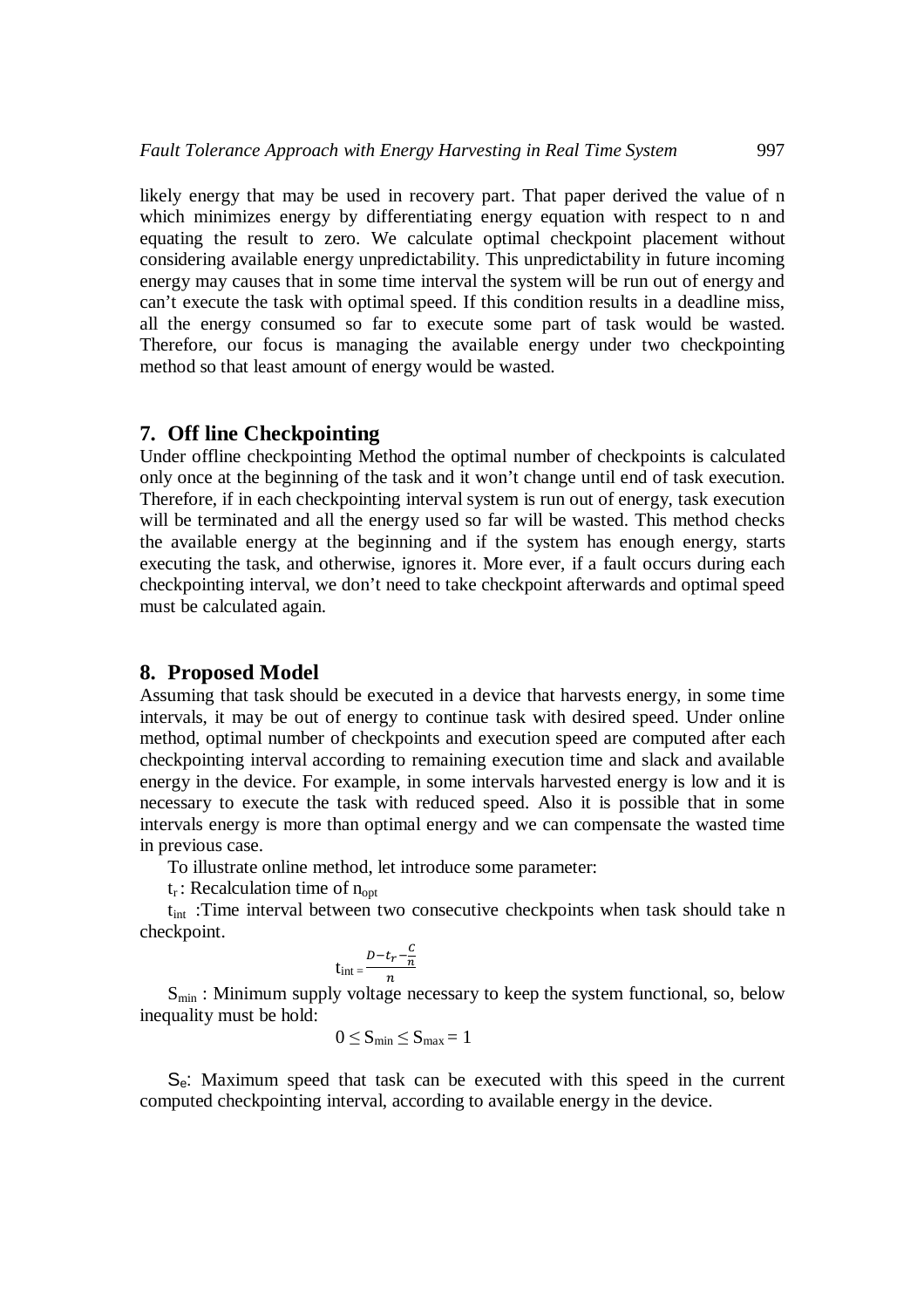So, if we consider energy constraints, these two conditions for execution speed must be hold:

1.  $S \leq S_e$ 

2.  $S_{\text{min}} \leq S$ 

Considering these constraints, 6 cases can be considered.

Case 1:  $S_{min} < S_e < S_{opt}$ 

In this case,  $S_e$  is less than  $S_{opt}$  and the required energy for continue the execution of task with speed  $S_{opt}$ , is not available. So, it is necessary to reduce the speed in this interval. The best case for number of checkpoints due to energy saving is  $n_{opt}$  and if we change it, more energy will be consumed. On the other hand, we must reduce the speed in this interval to  $S_e$ . Hence, we lose some time and the probability of missing the deadline will be increased.

Case 2:  $S_{\text{min}} < S_{\text{opt}} < S_{\text{e}}$ 

In this case two mentioned conditions are satisfied and device energy storage has enough energy for execute the task with  $S<sub>opt</sub>$  in this interval.

Case 3:  $S_{opt} < S_{min} < S_e$ 

In this case we have enough energy to execute the task with optimal speed, but the problem is that  $S_{opt}$  is less than  $S_{min}$ . The system can't work with the speed less than  $S_{\text{min}}$  and we must continue with  $S_{\text{min}}$  instead of  $S_{\text{opt}}$ . Because the speed is more that  $S<sub>opt</sub>$ , the number of checkpoints must be calculated again to use the extra slack that is available due to reducing the speed.

$$
Case 4: S_e < S_{\text{min}} < S_{\text{opt}}
$$

In this case the available energy is not enough to work With  $S_{\text{out}}$  or even with  $S_{\text{min}}$  We try to find a time interval that system can work with the speed  $S_c$  that is smaller than  $S_{opt}$  and greater than  $S_{min}$ .

$$
S_{min} < S_{\text{c}} < S_{\text{opt}}
$$

Case 5:  $S_e < S_{opt} < S_{min}$ 

In this case the energy for task execution with speed  $S_{\text{oot}}$  and  $S_{\text{min}}$  is not available. But because  $S_{\text{oot}}$  is less than  $S_{\text{min}}$ , unlike case 4, we must find a time interval that system can work with  $S_{min}$ .

Case 6:  $S_{\text{opt}} < S_e < S_{\text{min}}$ It is similar to case 4 with this difference that the below condition must be hold for computed speed:

 $S_{\text{min}} < S_{\text{c}} < S_{\text{e}}$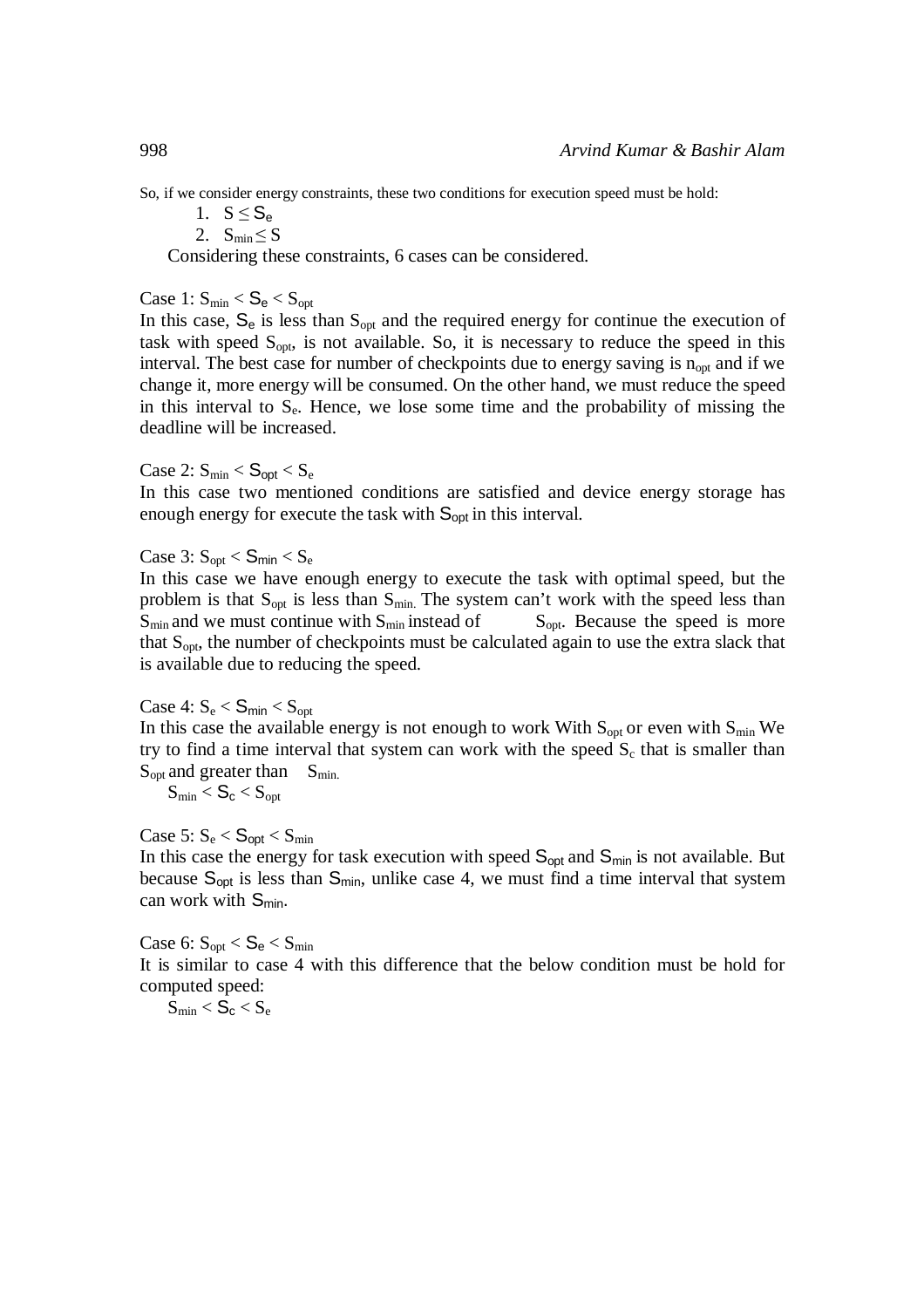## **9. Conclusion**

In this paper we propose a model for energy harvesting real-time system that can be affected by transient faults due to kinds of security attacks. Our goal is to find the efficient number of checkpoints which are optimal to avoid of missing the task's deadline when the occurrence of one transient fault is probable, while efficiently using the harvested energy. Therefore, we proposed two checkpointing methods, namely online and offline methods. The offline method inserts uniformly distributed checkpoints in a manner that minimizes the energy consumption according to the predicted harvesting energy. On the other hand, the online method non-uniformly distributes the checkpoints according to the remaining slack, available energy in the energy storage and predicted incoming energy and also uses DVS to save as energy as possible.

## **References:**

- [1] V. Gutnik and A. Chandrakasan, "An efficient controller for variable supplyvoltage low power processing", *Symposium on VLSI Circuits*, pp. 158-159, 1996.
- [2] W. Namgoong, M. Yu, and T. Meng, "A high-efficiency variable-voltage cmos dynamic dc-dc switching regulator", *IEEE International Solid-State Circuits Conference*, pp. 380-381, 1997.
- [3] Maryam Dehghan, Mehdi Kargahi "Adaptive Checkpoint Placement in Energy Harvesting Real-Time Systems" Proceedings of ICEE 2010, May 11- 13, 2010.
- [4] Y. Shin and K. Choi, ''Power conscious fixed priority scheduling for hard real-time systems,'' in *Proc. Design Automation Conf.*, New Orleans, LA, 1999, pp. 134--139.
- [5] G. Qu ''What is the limit of energy saving by dynamic voltage scaling?'' in *Proc. Int. Conf. Computer-Aided Design*, San Jose, CA, 2001, pp. 560--563.
- [6] M. T. Schmitz, B. M. Al-Hashimi, and P. Eles, ''Energy efficient mapping and scheduling for DVS enabled distributed embedded systems," in *Proc. Design, Automation and Test Europe Conf.*, Paris, France, 2002, pp. 514–521.
- [7] R. Jejurikar and R. Gupta, "Energy aware task scheduling with task synchronization for embedded real time systems," in *Proc. Int. Conf. Compilers, Architecture and Synthesis Embedded Systems*, renoble, France, 2002, pp. 164–169.
- [8] K. Shin, T. Lin, and Y. Lee, "Optimal checkpointing of realtime tasks," *IEEE Trans. Comput.*, vol. 36, no. 11, pp. 1328–1341, Nov. 1987.
- [9] A. Ziv and J. Bruck, "An on-line method for checkpoint placement," *IEEE Trans. Comput.*, vol. 46, no. 9, pp. 976–985, Sep. 1997.